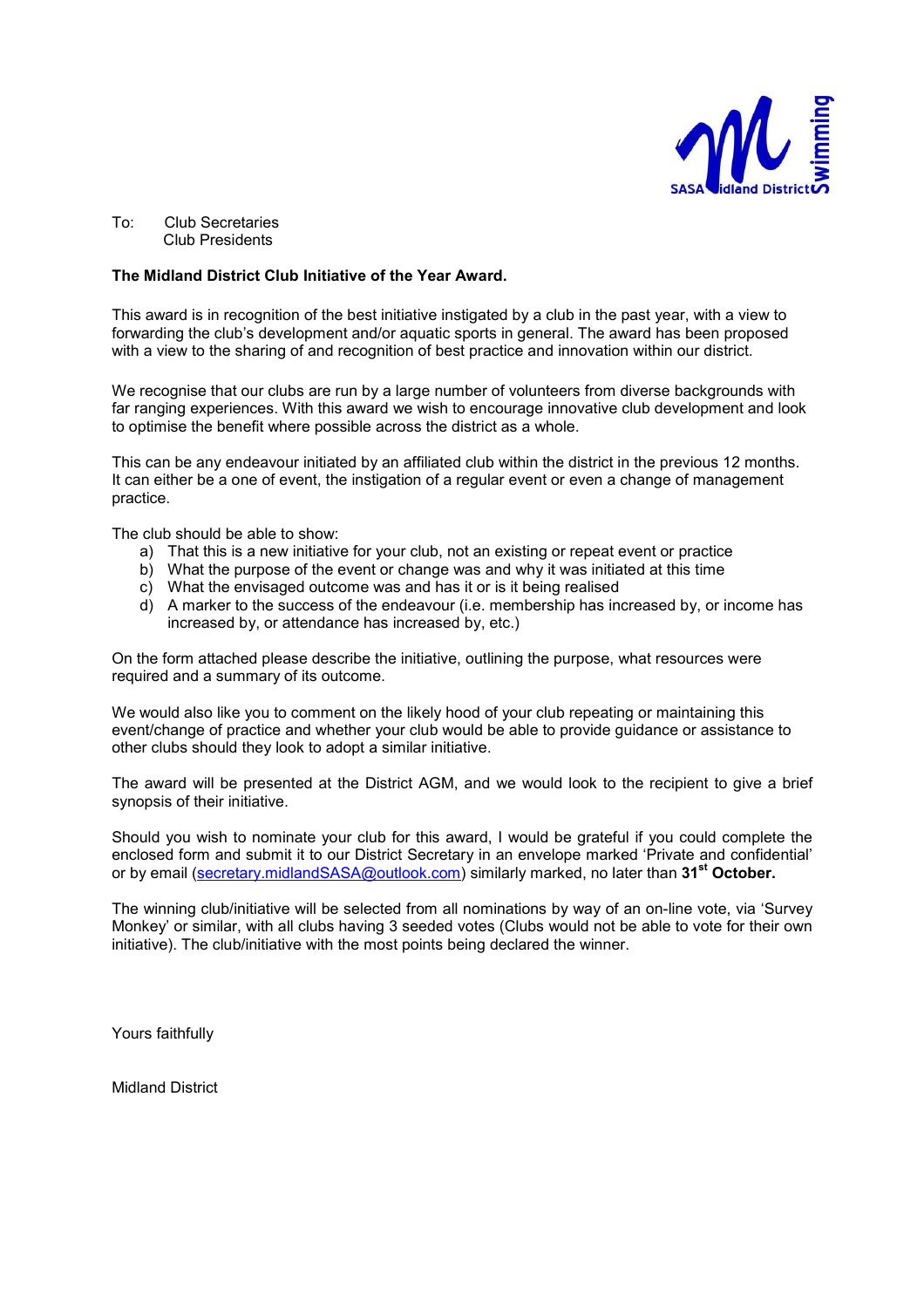

# **'CLUB INITIATIVE AWARD'**

| Club:                                                     |  |
|-----------------------------------------------------------|--|
| Date of Event or Date<br>initiative started:              |  |
| <b>Name of Event or</b><br>Initiative:                    |  |
| <b>Club Contact:</b><br>(Name, e-mail &<br>telephone no.) |  |

### **Please Provide a Brief description of your Initiative, addressing points as applicable:**

### **a) What was the initiative?**

**b) What was its purpose, in terms of desired outcome?**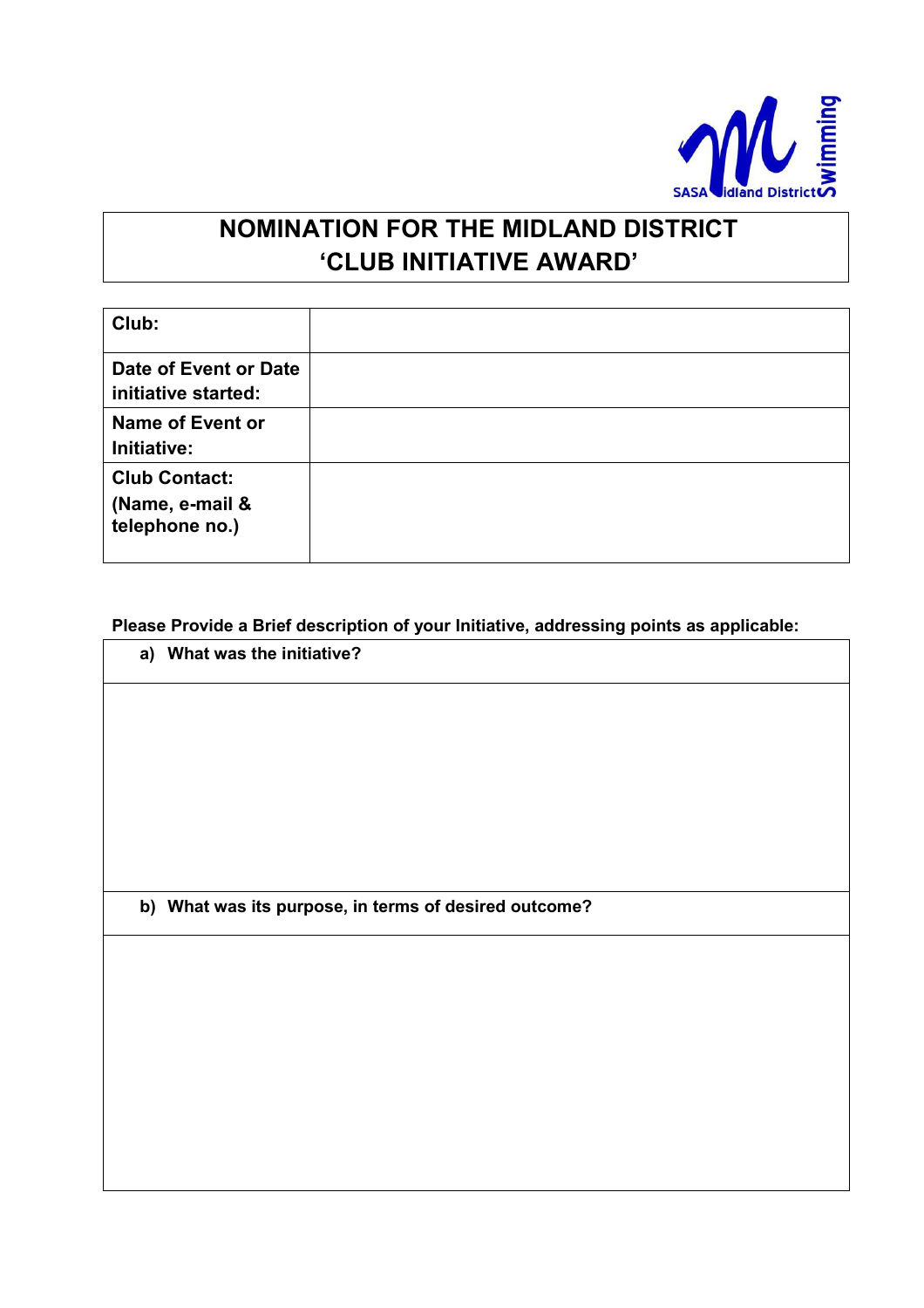|  | c) Why was there a requirement for it and why did you implement it at this time? |  |  |  |  |
|--|----------------------------------------------------------------------------------|--|--|--|--|
|--|----------------------------------------------------------------------------------|--|--|--|--|

**d) Outline what resources were required, intimating what was already available from within the club and what support/resource was sourced from out with the club?** 

**e) What it a success and note if possible the marker you used to gauge success?**